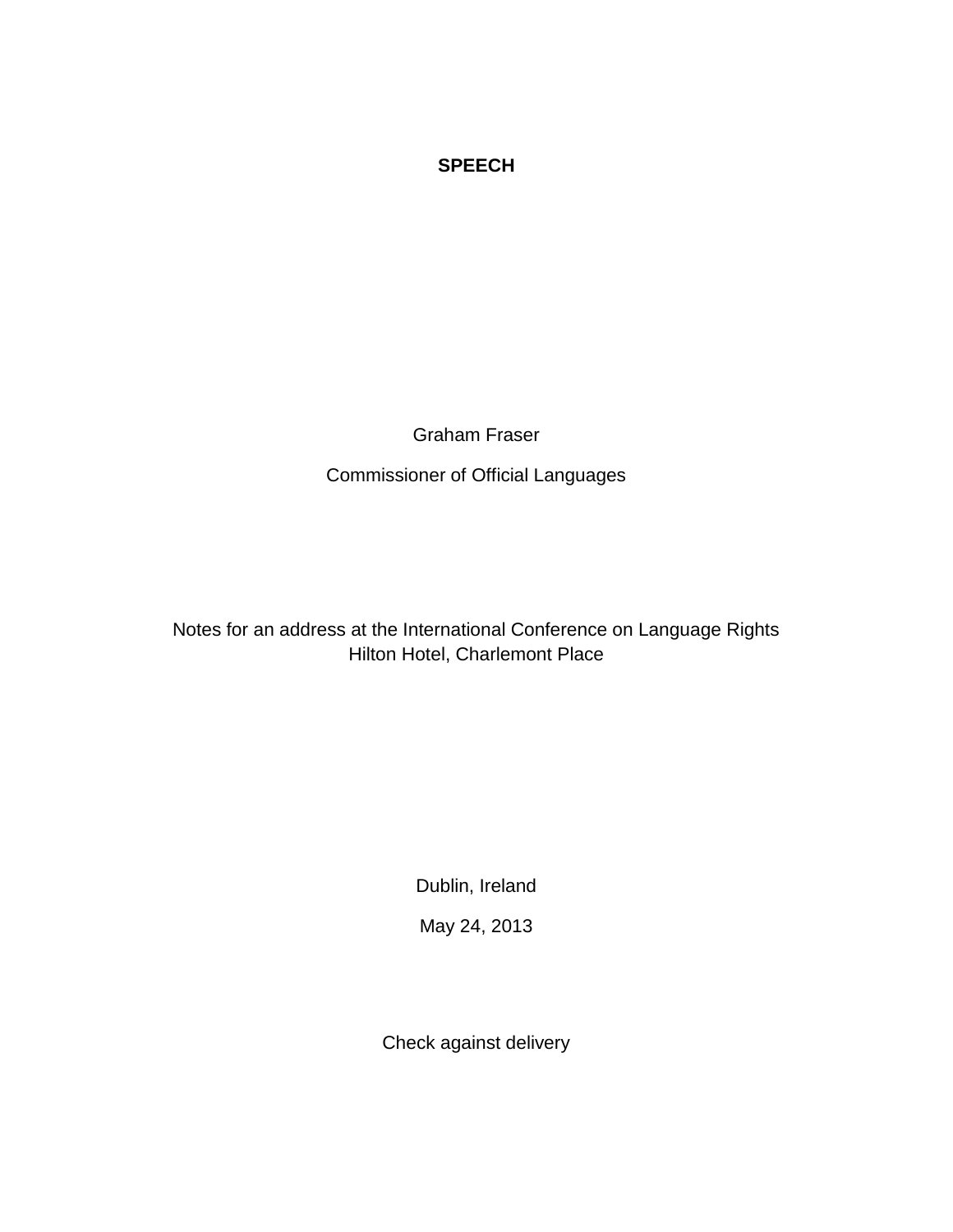Bonjour, Good morning,

I am pleased to be with you today, in the historic city of Dublin, to take part in the International Conference on Language Rights, and I would like to thank Sean Ó Cuirreáin for taking this initiative and being such a warm and generous host.

It is fitting that this first international conference be held here. Brian Friel's 1984 play Translations describes the tensions that emerge when a detachment of Royal Engineers is sent to the village of Ballybeg in County Donegal in 1833. Their assignment is a map-making operation; their task is to rename all the places and give them English names. It is a play about language power, ambition and identity - themes we are all familiar with.

The history of Canada's federal language regime is rich and constantly evolving.

While much progress has already been made over the past decades, I believe that Canada still has some way to go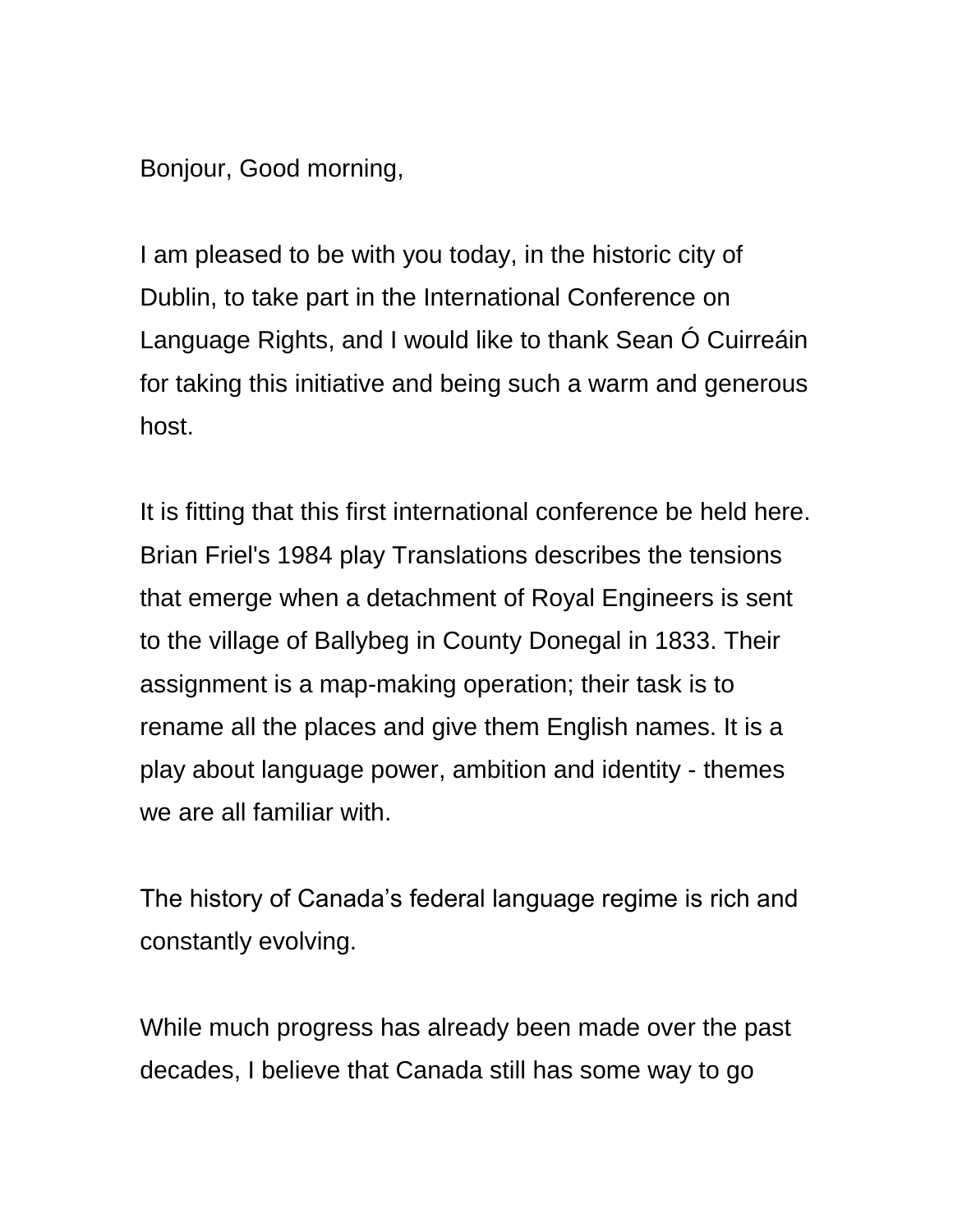before it can fully realize the promise of Canadian linguistic duality.

Before adopting its own language policy, Canada studied the examples of other countries extensively. During the 1960s, Canada's Royal Commission on Bilingualism and Biculturalism looked at South Africa's individualist approach, whereby citizens could use both official languages at the time, English and Afrikaans, throughout the country.

The Commission also studied the territorial approach taken by Switzerland and Belgium.

Lastly, it looked at the Finnish compromise: a mix of bilingual and unilingual regions, with central services provided in both languages.

Finland was an example of compromise between the individualist and territorial approaches—Helsinki, the capital, is bilingual—and the country has bilingual regions, unilingual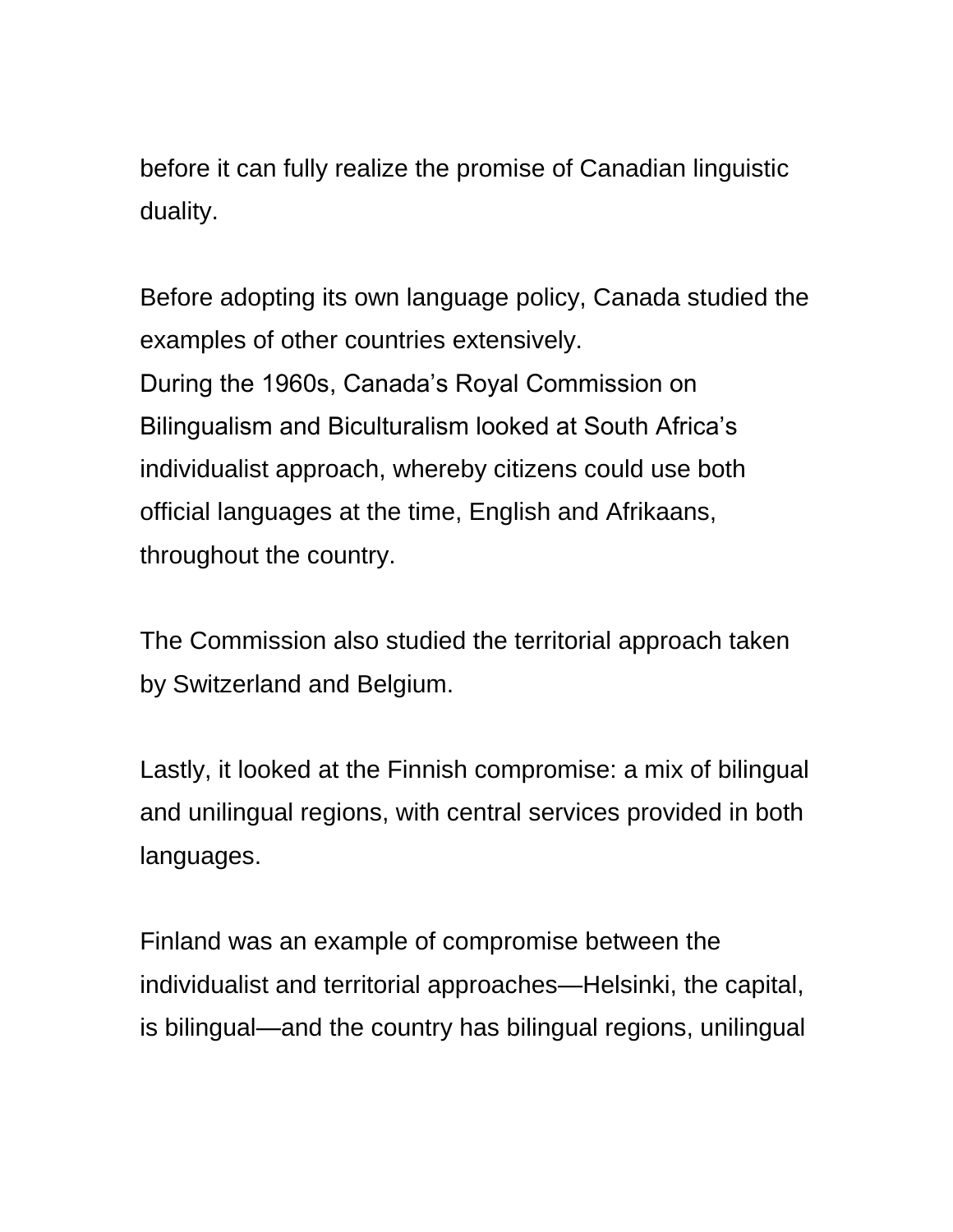Finnish-speaking regions and a unilingual Swedish-speaking region.

Canada is too large for a singular, individualist approach, but there are too many minority-language communities to permit a purely territorial approach.

For me, the lesson is that it is useful to look at what other countries do, but in each case, it's essential to draw from other countries' experiences and adapt them to our own context.

Even the recommendations of the report published by the Royal Commission on Bilingualism and Biculturalism, which was launched 50 years ago this year, were adapted by governments through different legislative approaches—and not all of those recommendations were accepted.

But some of the key recommendations are now in the *Official Languages Act*, and then key elements of the Act were enshrined in our Charter of Rights and Freedoms.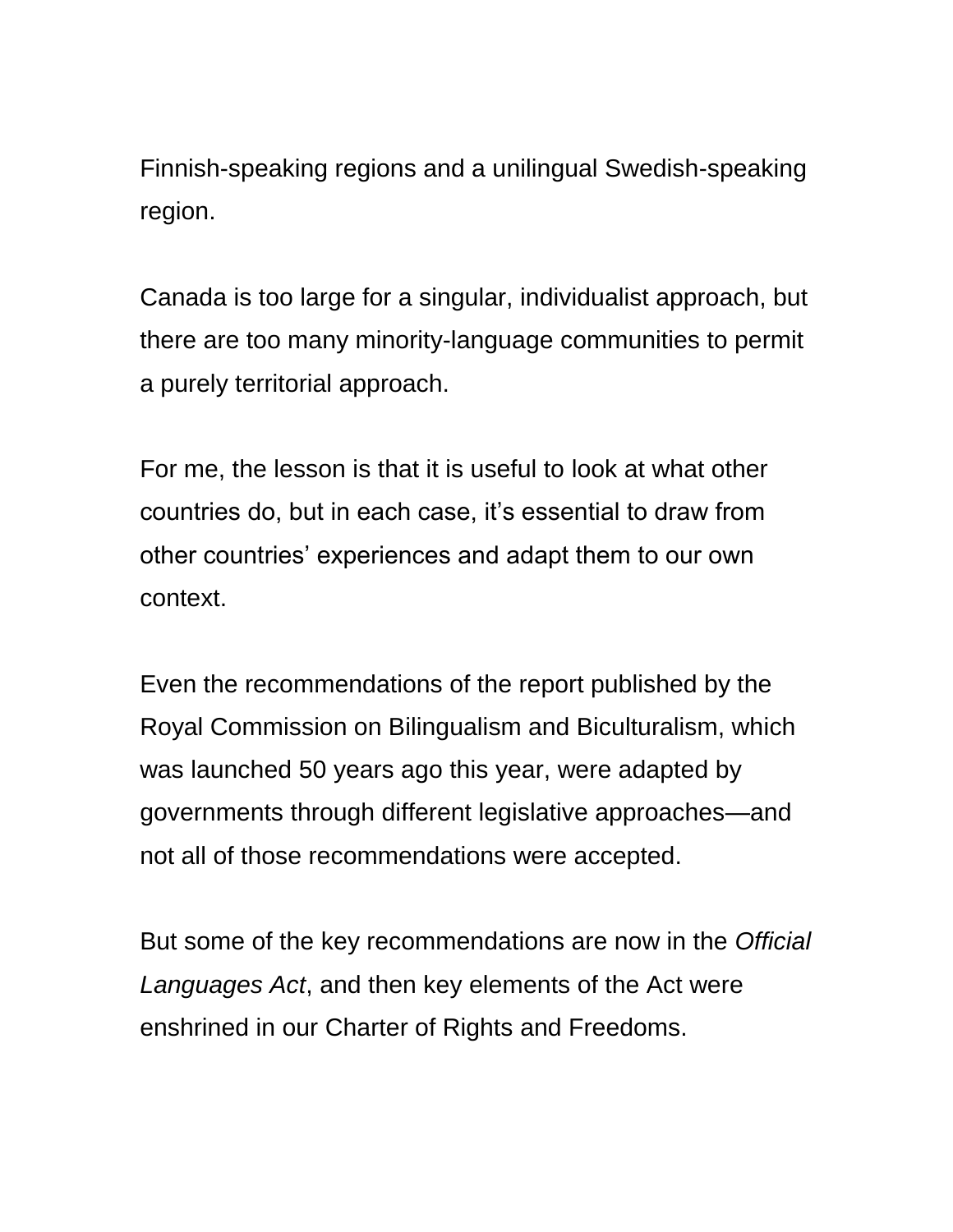Canada's multiculturalism policy also originates from the recommendations of the B&B report.

Canada's multiculturalism and language policies both stem from our belief that all citizens are equal, ensuring that they can retain their identities, take pride in their ancestry and have a sense of belonging.

Several of the recommendations now seem self-evident:

• that discrimination on the basis of race, creed, nationality or place of origin be prohibited;

• that the same conditions for citizenship and for the right to vote and to stand for public office be accorded to all immigrants, with no regard to their country of origin;

• that the teaching of languages other than English and French be incorporated as options in elementary school where there is sufficient demand;

• and that special instruction in the appropriate official language be provided for children who have an inadequate knowledge of that language when they enter the public school system.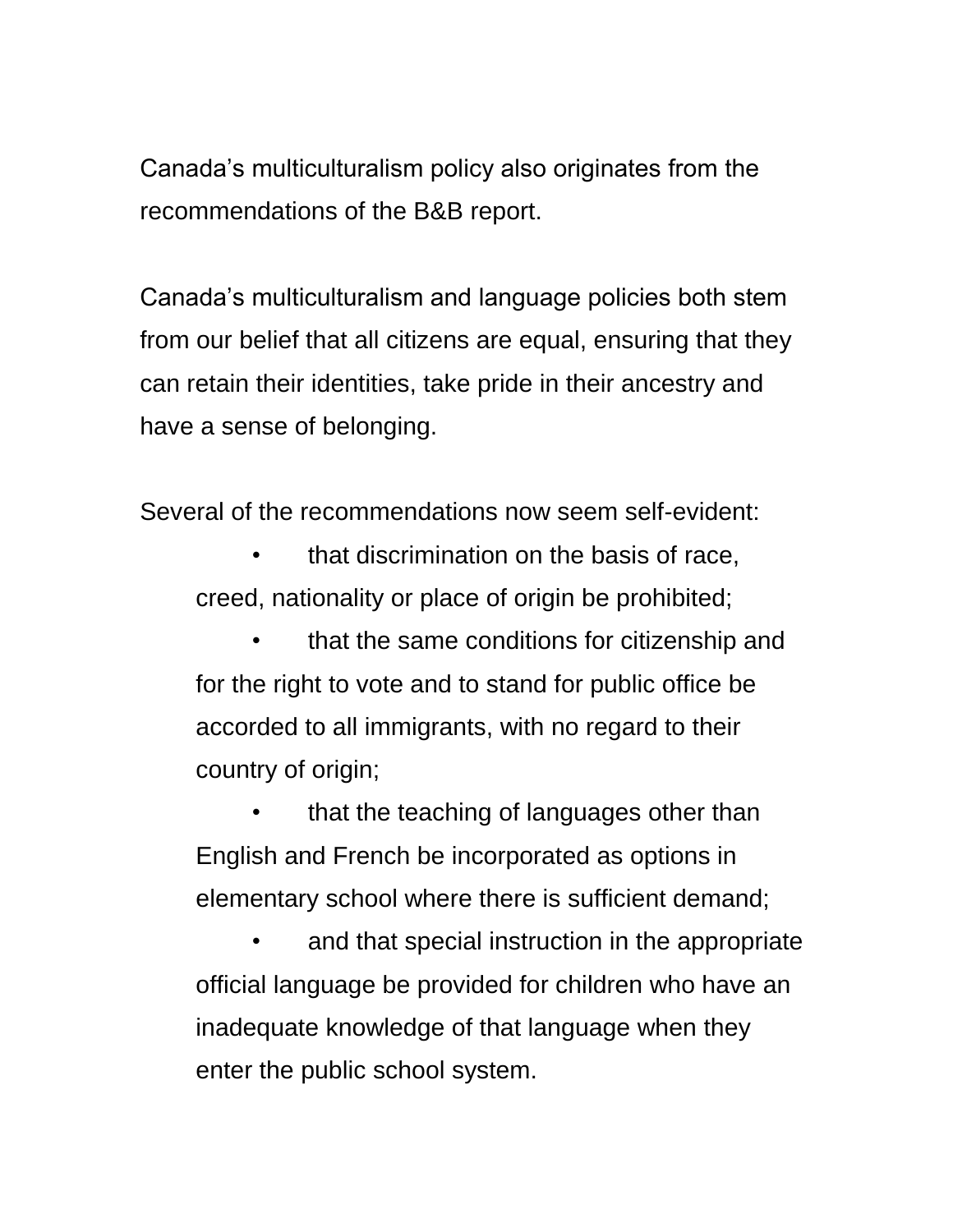Others were more controversial, such as the designation of bilingual districts and the creation of a national capital district—neither of which were implemented. Let me now discuss the structure of Canada's language regime.

Canada has lived for 250 years under both a bilingual and bijural regime.

Although the *Official Languages Act* is celebrating its 43rd anniversary, the regime itself is much older.

In 1867, this status was enshrined in the Constitution under section 133 of the *British North America Act*, which meant that all federal laws had to be written in both languages. Parliamentarians could use French or English -- but there was no simultaneous interpretation in the House until 1958, so for 91 years, there was a right to speak but no right to be understood.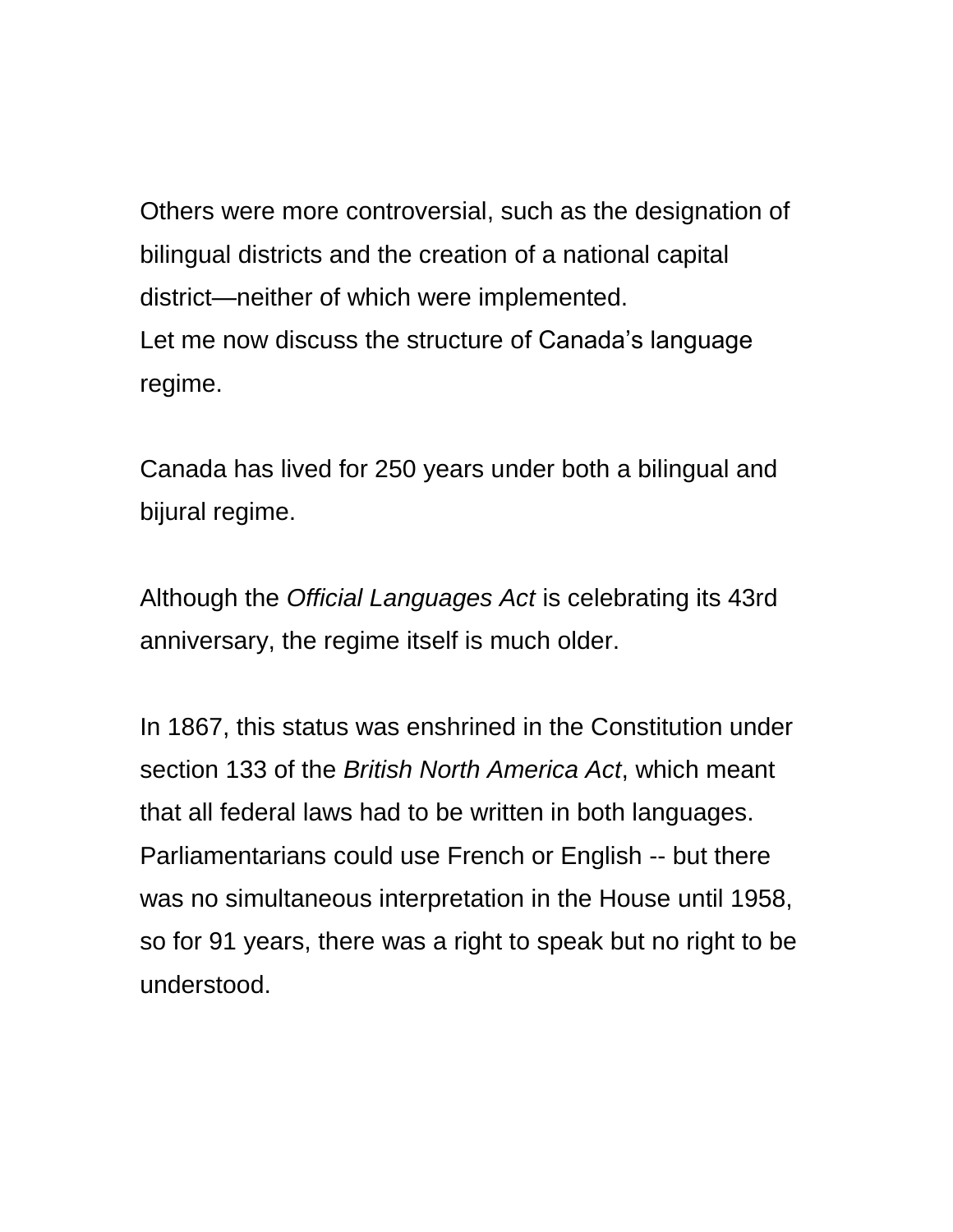However, this legal bilingualism remained quite abstract and theoretical until the Quebec nationalist movement came to life in full force at the beginning of the 1960s. Partly in response to this turn of events, in 1963, Prime Minister Lester B. Pearson established the Royal Commission on Bilingualism and Biculturalism in order to reexamine the linguistic duality instituted by the federal pact of 1867.

Starting in 1965, the Commission provided a stark assessment of the crisis in which Canada found itself. It shocked many Canadians when it stated in its preliminary report that Canada was going through the greatest crisis in its history.

In 1967, Pierre Elliott Trudeau, then Minister of Justice, defined language rights as two-fold: the right to use and the right to learn.

Our concept of language rights, developed over the next four decades, is based on these two pillars.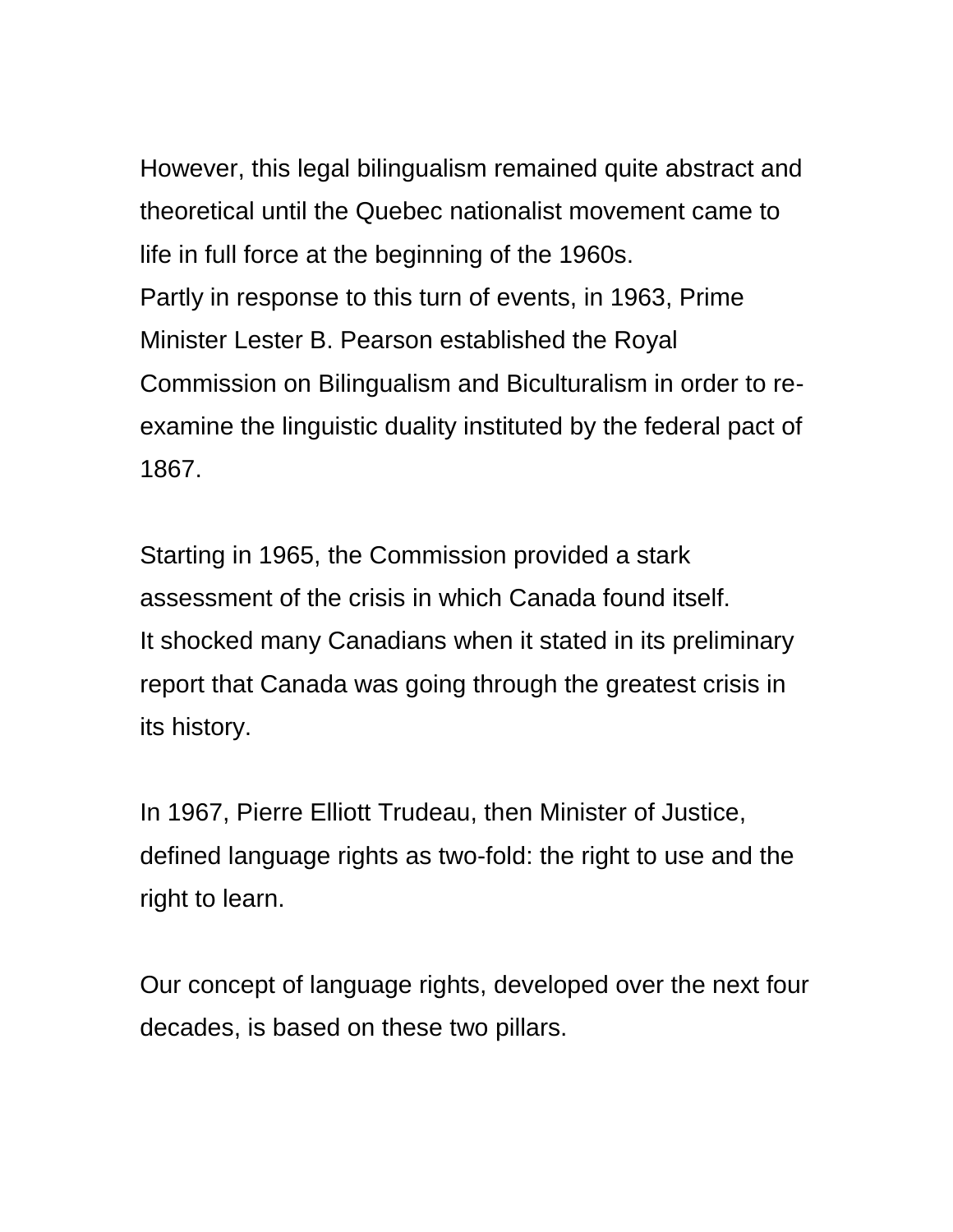The federal government's first *Official Languages Act* came into effect in 1969.

The Act set out that English and French had equal status and that they were the official languages of the federal Canadian state.

It thereby granted equal status to English and French not only in Parliament and before federal courts, but also across the federal administration.

The Act stipulated that the public was entitled to receive services from federal institutions in the official language of their choice depending on certain demographic criteria. It also created the position of Commissioner of Official Languages, a non-partisan ombudsman who was to be the "active conscience" of Canadians in official language matters.

I am the sixth person to hold this position, which was created in April 1970.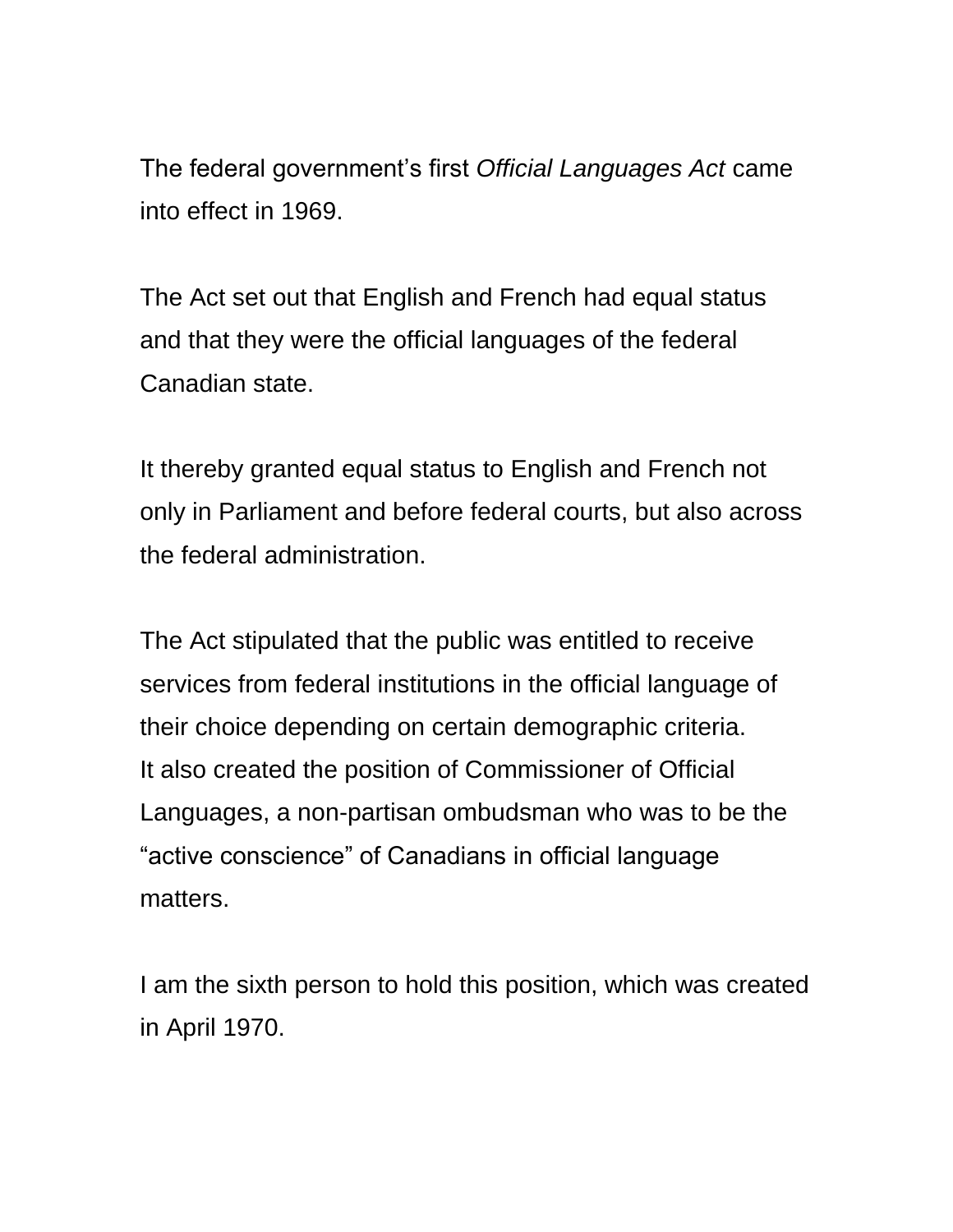Despite all these efforts, the Act was still inadequate in a number of aspects.

In 1982, the advent of a new constitutional document, the *Canadian Charter of Rights and Freedoms,* breathed new life into the language debate.

The Charter reinforced equality and language rights. In terms of education, it introduced a new dimension to language rights by recognizing that English-speaking and French-speaking Canadians in minority communities in a province have the right to have their children receive instruction in their own language at the primary and secondary level.

It also recognized that they have the right to manage their education system, where numbers warrant.

In 1988, after much pressure from one of my predecessors, the federal government introduced major amendments to the Act to bring it up to date with the requirements of the Charter.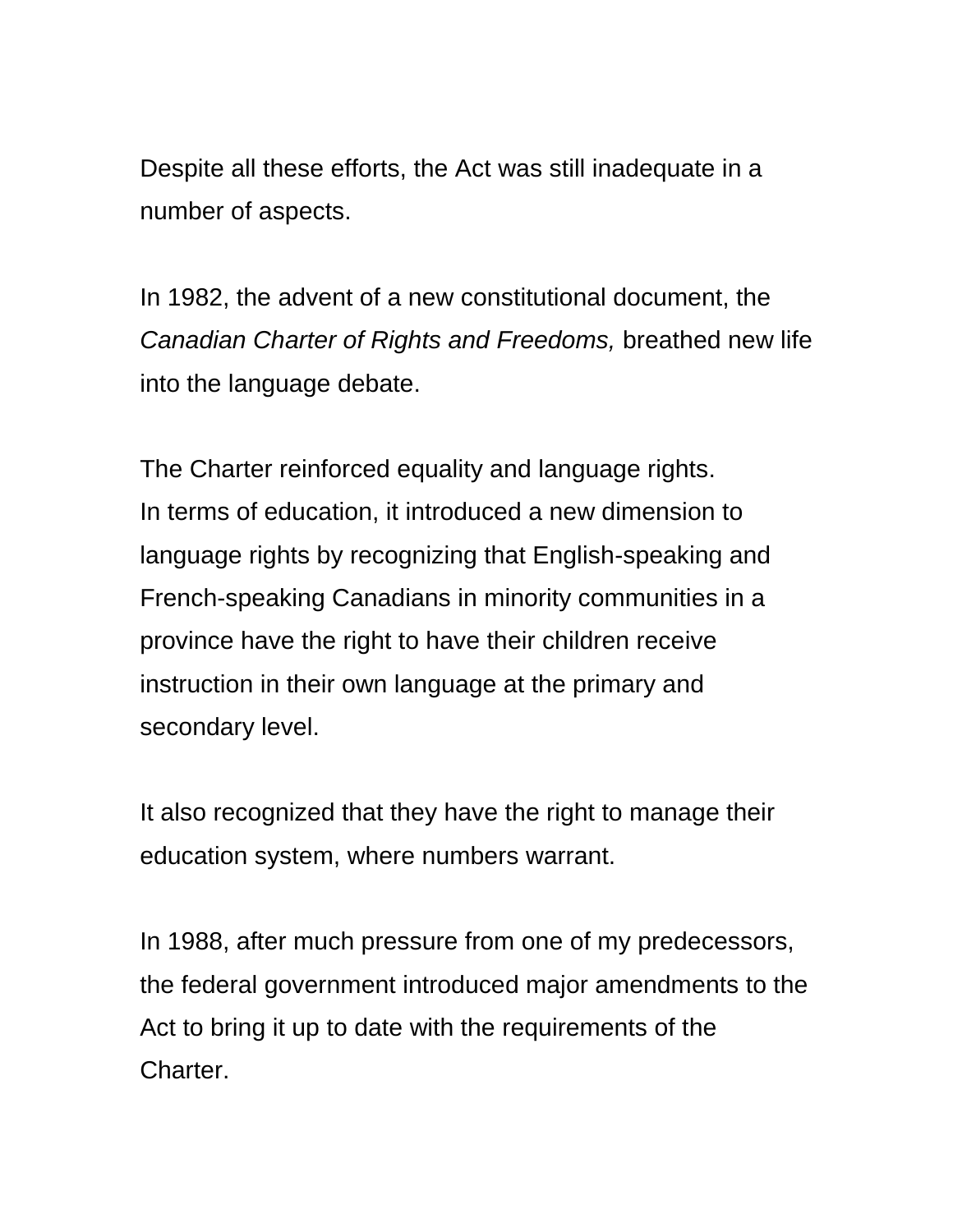The new version of the Act stirred up considerable controversy, particularly in Western Canada. Some rather controversial headlines appeared in the *Western Report* and the *Alberta Report*.

English speakers in these regions saw the shocking headline in big letters on the front page: "Si vous ne pouvez pas lire ceci, vous ne pouvez pas travailler pour le gouvernement fédéral." (If you can't rad this, you can't work for the federal government.)

It was an attack on the bill, based on the myth that the government would hire only French-speaking Canadians from that point on.

Ten Western ministers responded by signing a letter affirming that among the 49,000 federal jobs in Western Canada, only 2.7% were designated bilingual (since then the proportion has increased… to 4.5%!).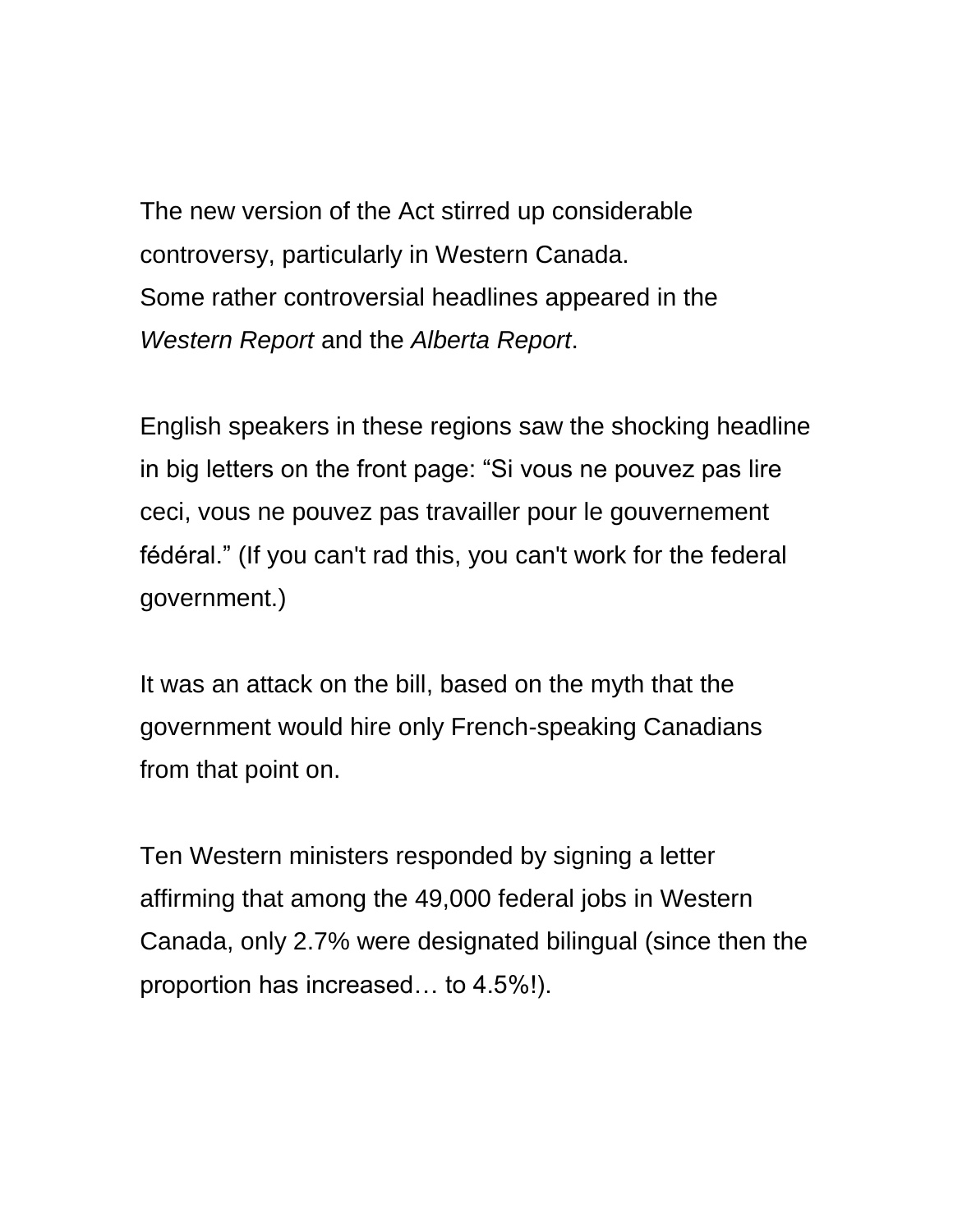The public reaction was reminiscent of the reaction in 1969: the lessons of the past were forgotten and, once again, the Canadian public did not receive accurate information.

The new *Official Languages Act* of 1988 sets out the three main objectives of the Government of Canada:

• To ensure respect for English and French as the official languages of Canada and to ensure equal status and equal rights and privileges as to their use in all federal institutions;

• To support the development of English and French linguistic minority communities and advance the equality of status and use of the English and French languages within Canadian society;

• To set out the powers, duties and functions of federal institutions with respect to the official languages of Canada.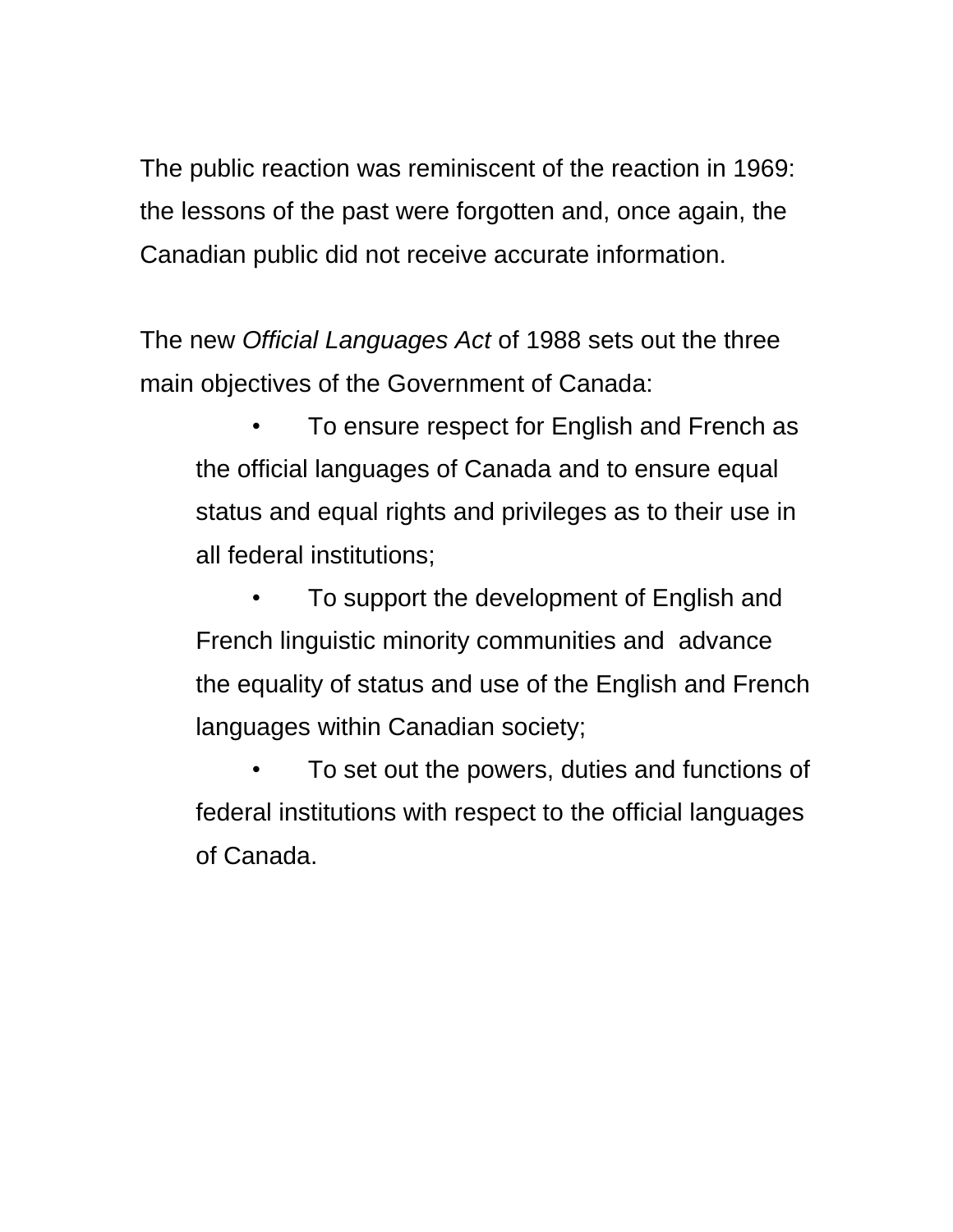In 2005, the *Official Languages Act* was once again amended by way of a private member's bill in order to strengthen the government's commitment to linguistic minorities.

As a result, the government and federal institutions now have a binding legal obligation to take positive measures to support the development of official language minority communities and promote the use of English and French in Canada.

## **Interpretation of the language regime in Canada**

The linguistic equality of English and French is a fundamental value and a pillar upon which our society is built.

This, I believe, is a distinctive feature of our country. Canada's linguistic duality is reflected not only in our identity but also in our way of living, as illustrated by our bijural justice system, whist combines both civil and common law traditions.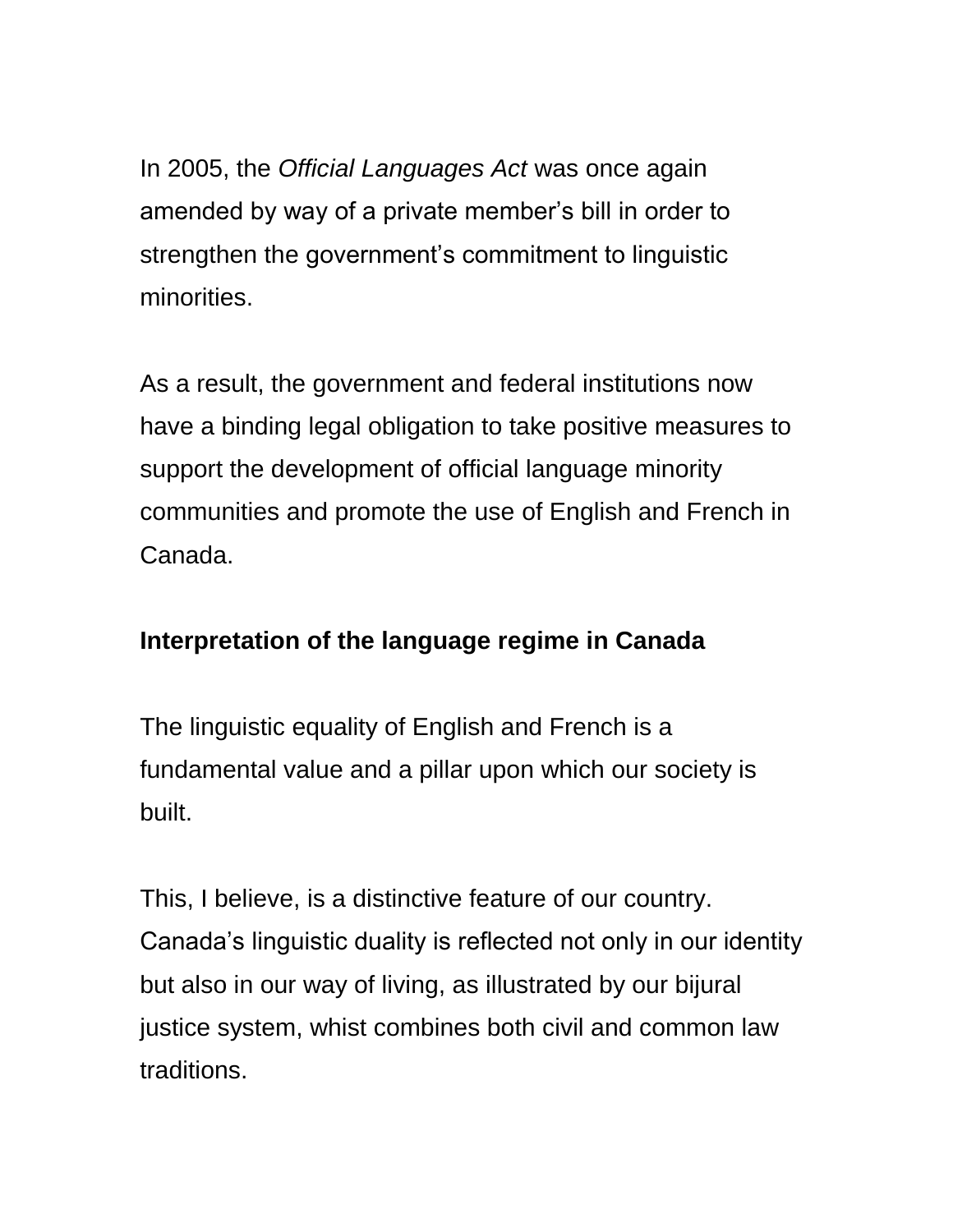I would argue that the primary value underpinning the *Official Languages Act* is respect.

The Act implies respect not only for both official languages, but also for unilingual Canadians, official language minority communities, the public as a whole, parliamentarians and public servants.

After all, the Act requires that federal institutions be bilingual so that individuals do *not* have to be.

Also, notwithstanding that language rights are described as individual rights, they are also collective rights. It is obvious that an individual needs a community in order to fully exercise his or her rights.

This aspect has been reinforced through the adoption of the *Canadian Charter of Rights and Freedoms*. Their purpose is to ensure Canada's official language communities are supported and continue to develop.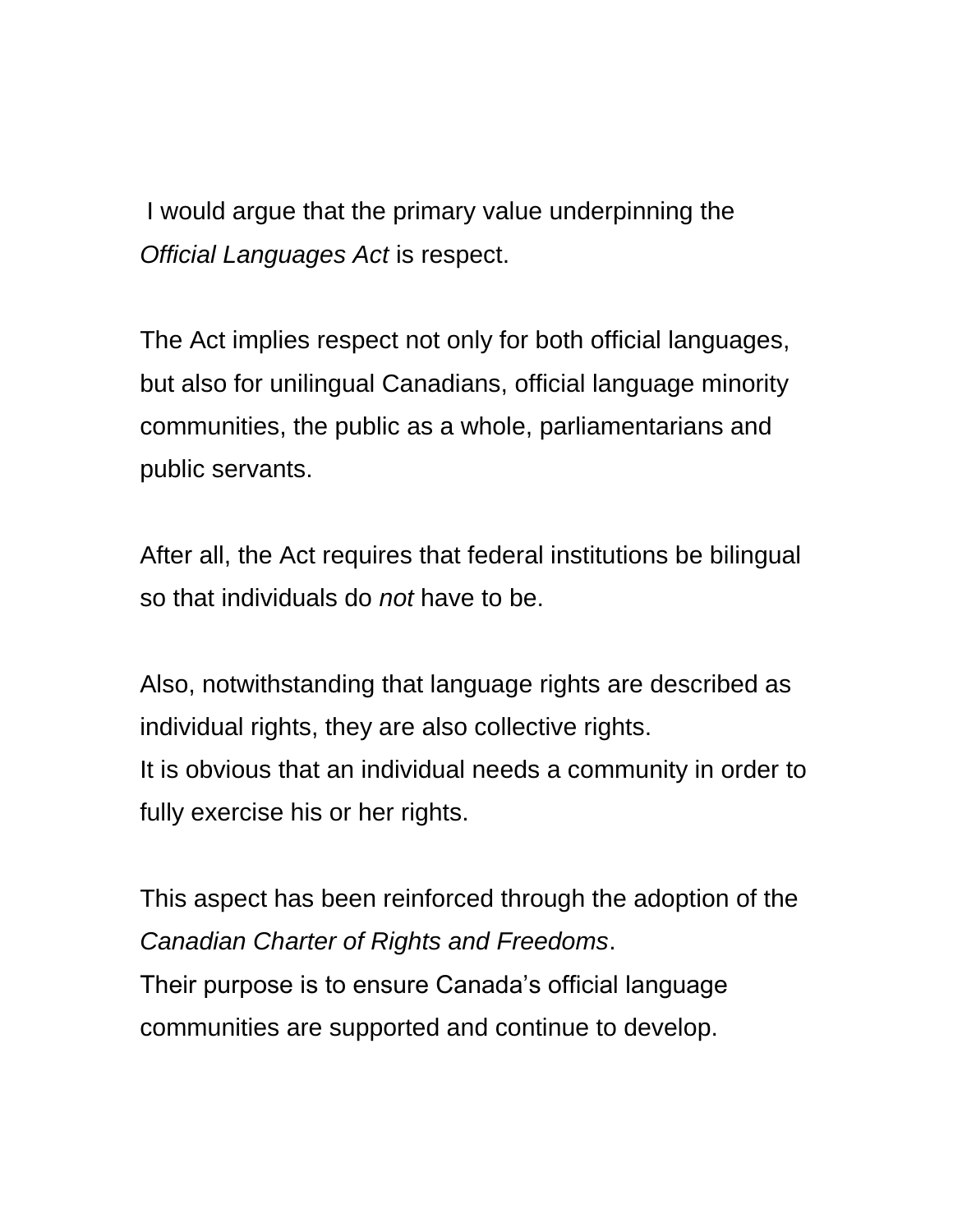Because certain rights (such as the right to communicate with and obtain services from federal institutions in both official languages) apply only when "significant demand" has been established, it can be said that the rights of individuals depend on the very *existence* of linguistic minority communities.

Without such communities, individuals may lose some of their rights.

So it is very important to ensure that language rights are in all cases interpreted "purposively"—a phrase used by the Supreme Court—in a manner consistent with the preservation and development of official language communities in Canada.

## **Mandate of the Commissioner of Official Languages**

As Commissioner of Official Languages, I see my role as that of a bridge builder between the various actors. Linguistic duality is an essential component of our national identity.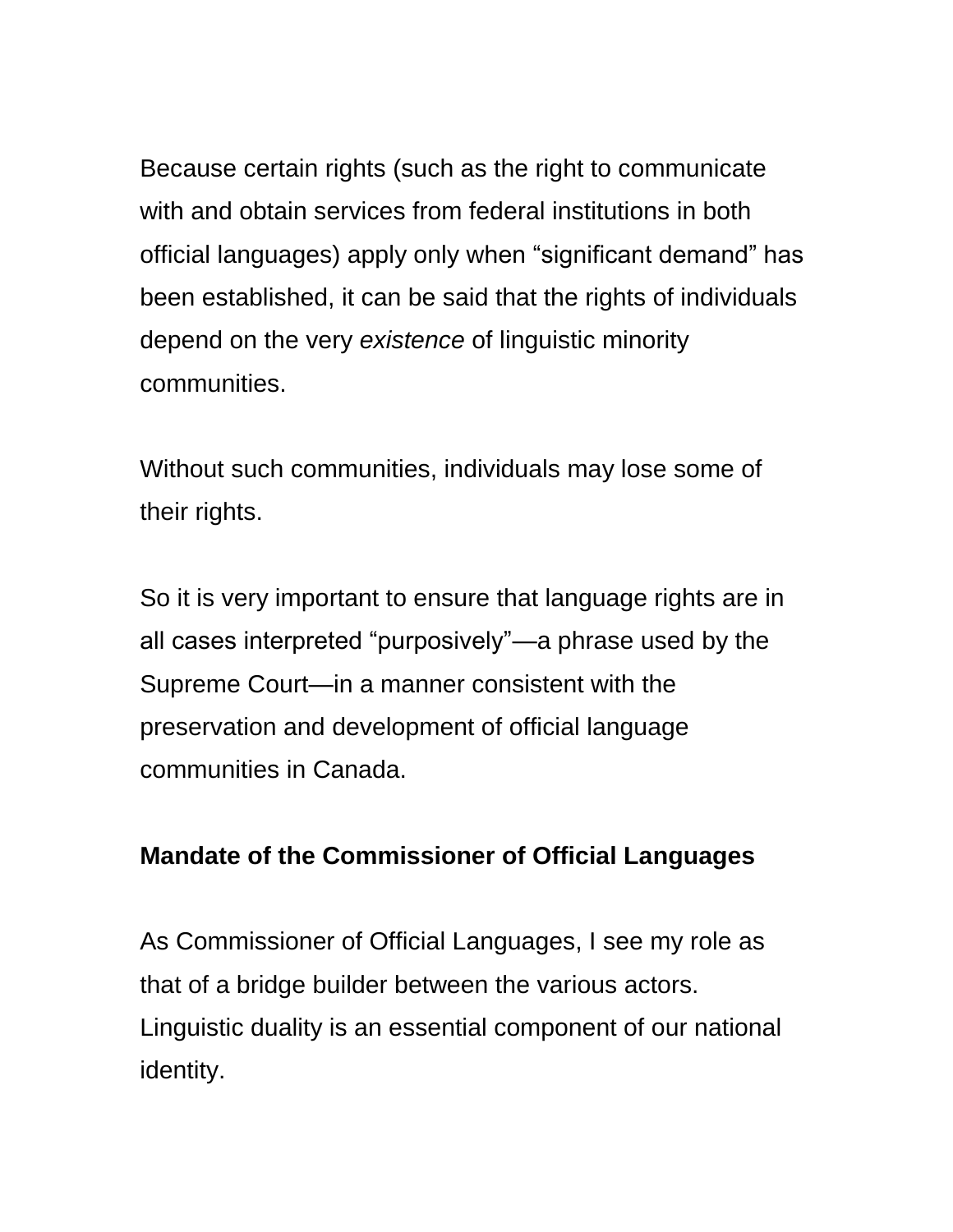So I try to encourage dialogue and creating synergies between Francophone and Anglophone Canadians, citizens of all origins and federal institutions.

I have often defined my role as "part cheerleader, part nag." That is to say I promote the use of both official languages, and I investigate the complaints of those who feel that their language rights have not been respected.

The Act says that it is my responsibility to take "all actions and measures within my authority" to ensure that the status of both official languages is recognized, and the spirit and intent of the Act is respected by federal institutions. Our organization has over 175 employees spread throughout four branches and five regional offices.

To achieve the objectives of the Act, I take specific actions in three clearly defined areas: protection, promotion and prevention.

Under the protection component, I conduct audits, monitor the advancement of English and French, receive complaints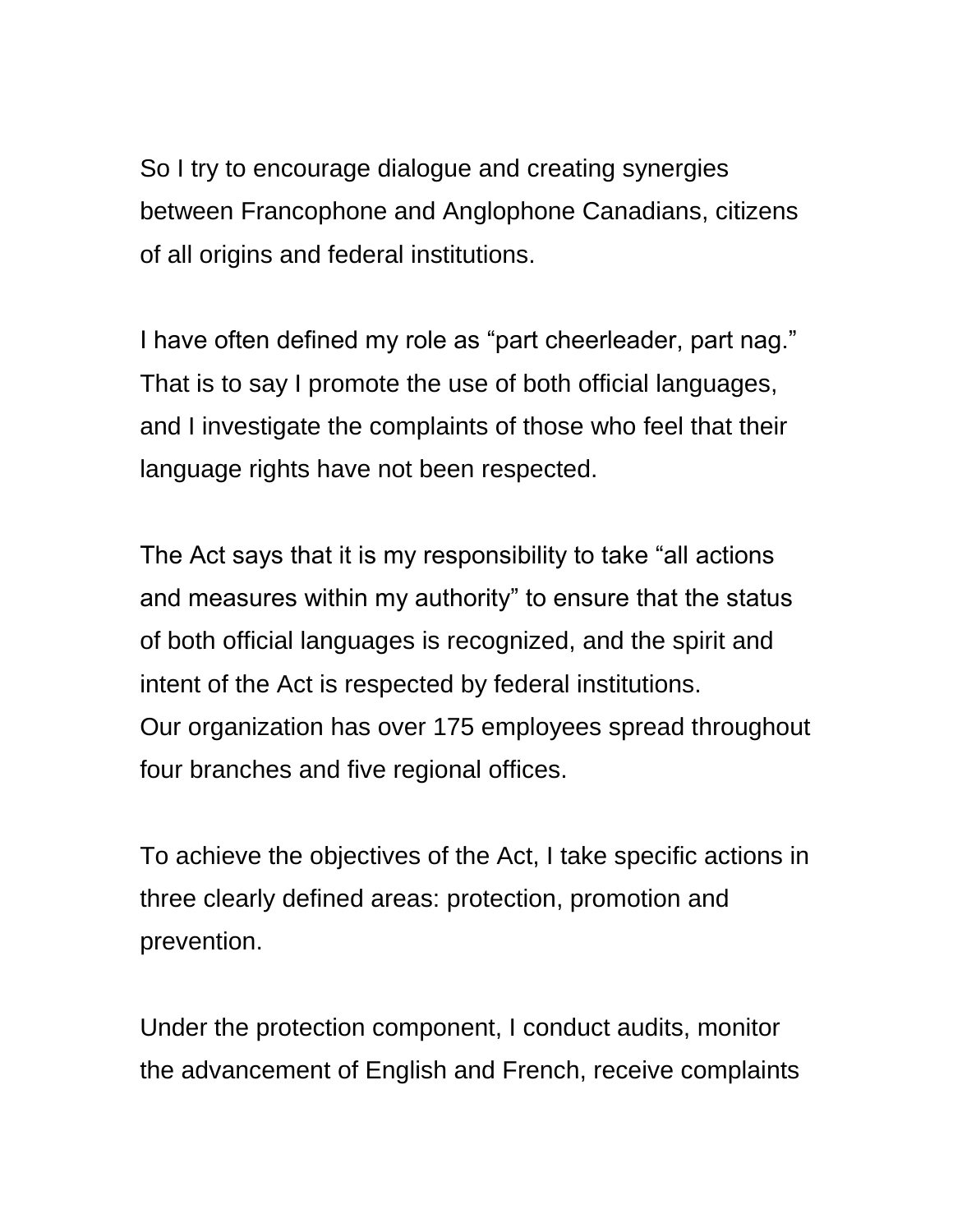and, as needed, conduct investigations and intervene before the courts.

Under promotion, I inform Canadians of their language rights, conduct research and publish studies.

I make the public aware of the benefits of linguistic duality, work with federal, provincial and territorial governments, work closely with official language minority communities and ensure governments take appropriate measures in support of the development of those communities.

Under prevention, I develop strategic approaches to finding sustainable solutions.

Our mandate is to see to the full implementation of the Act which, as I said, means that since 2005 all federal institutions are required to take positive measures to support the development of official language minority communities and promote linguistic duality. The Act does not define what at a positive measure is - which has led to some interesting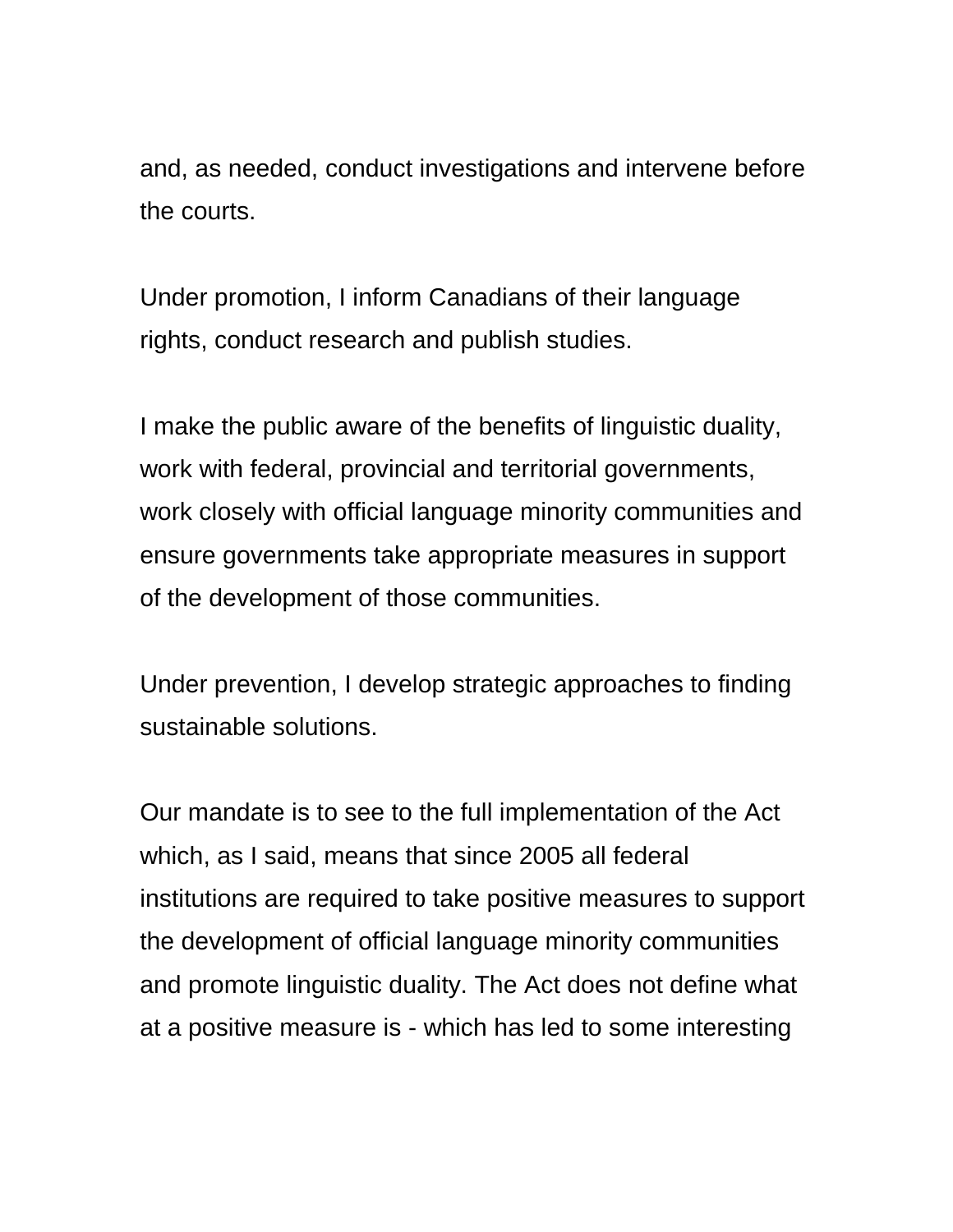collaborative initiatives between federal institutions and communities.

## **Conclusion**

Forty-three years after the Act, thirty years after the Charter, what do we see for Canada's future?

Canada is changing.

We are welcoming 250,000 newcomers every year, people who have not lived through our historical struggles over language, and have not learned our history in school. It is all the more important that linguistic duality be celebrated as a value, as a central part of Canadian identity.

Since 1982, the Supreme Court has interpreted the Charter of Rights and Freedoms in a way that has strengthened language rights.

There are minority French-language schools in every province, run by school boards elected by the community.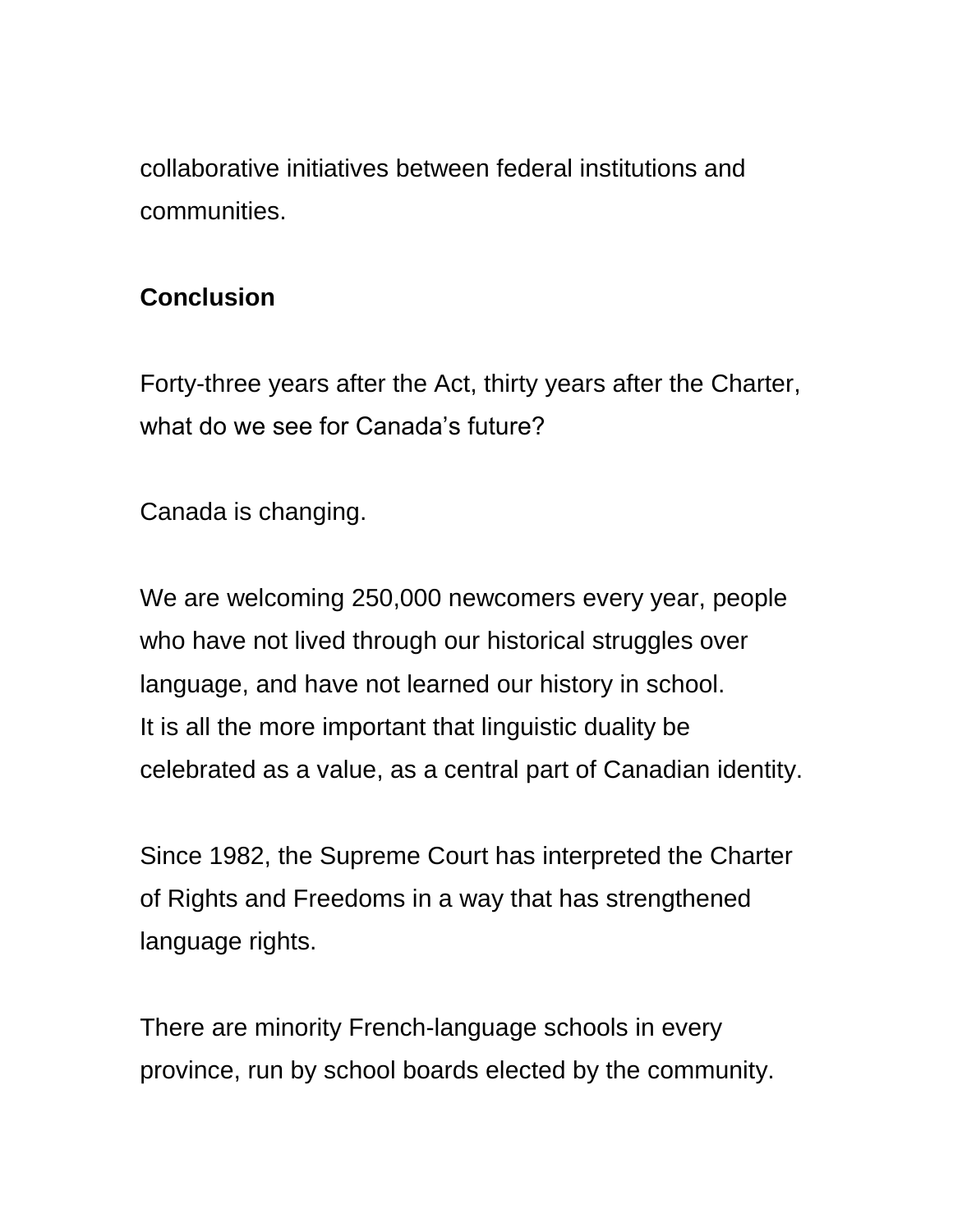There is French- and English-language television across the country.

However, the reflex that ensures the symbolic equality of the two languages is often absent.

The presence of French at national ceremonies or events is sometimes an afterthought.

And there are few penalties for breaking the law.

Under the Charter and the Constitution, language rights are considered to be guaranteed, as the Constitution is the supreme law in Canada.

The rights conferred by the Charter are so fundamental that they must take precedence over all other rights.

This means that where values are concerned, language rights are of the utmost importance to Canadians.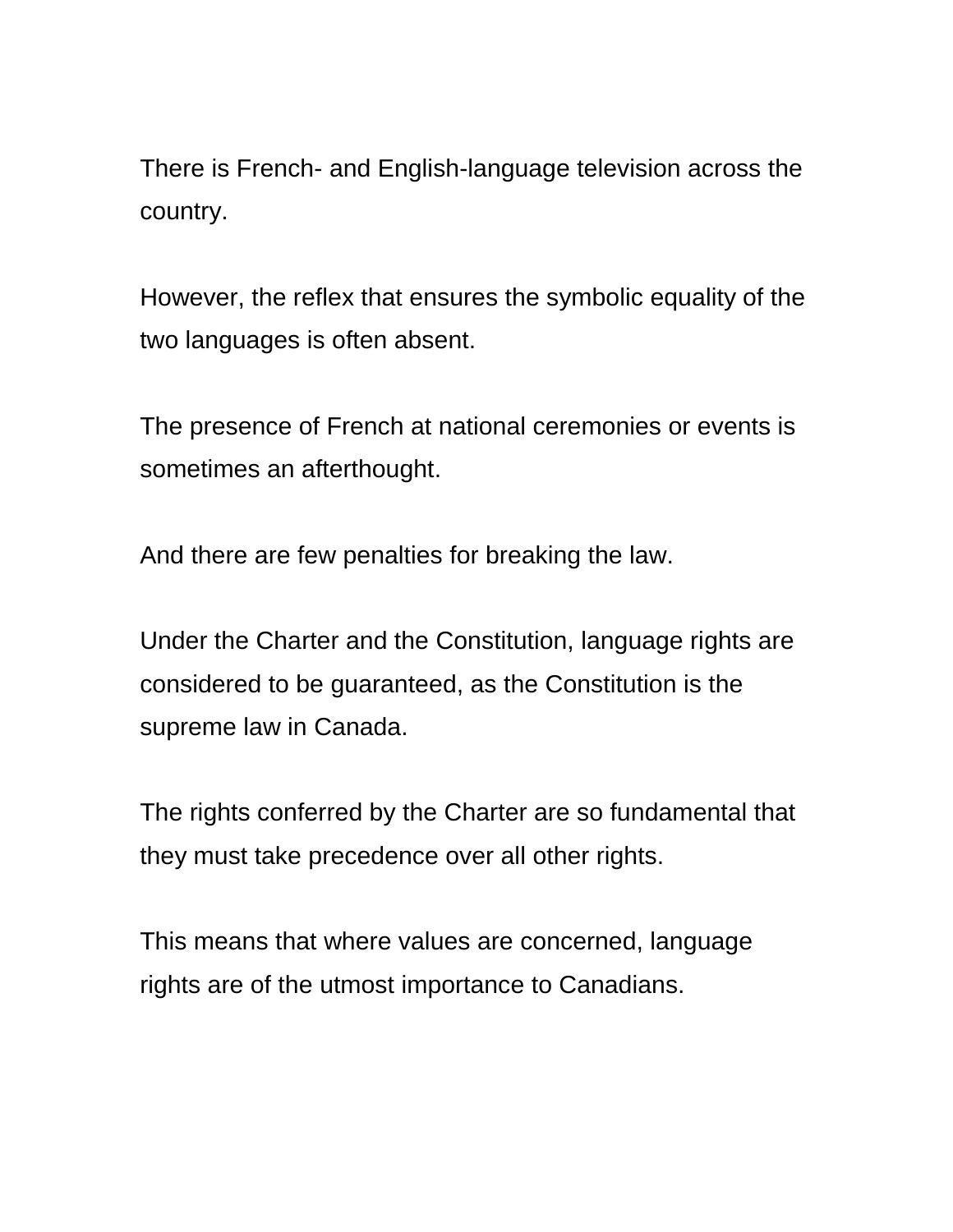Although these rights have pride of place in our legal system, there seems to be a double standard when it comes to monetary damages awarded by the courts for violations.

The monetary awards to victims for damages are minimal and in no way reflect the value that our legal system purports to attach to them.

Last year, the Supreme Court of Canada awarded only \$5,000 in damages for a violation of section 8 of the Charter for an abusive strip search.

Last year, the Federal Court, based on this same Supreme Court ruling, awarded \$1,500 in damages for a violation of the language rights guaranteed by the *Official Languages Act*.

Considering the wording of section 24.1 of the Charter, which deals with the powers of the courts to grant remedies, the amount of the awards is very small.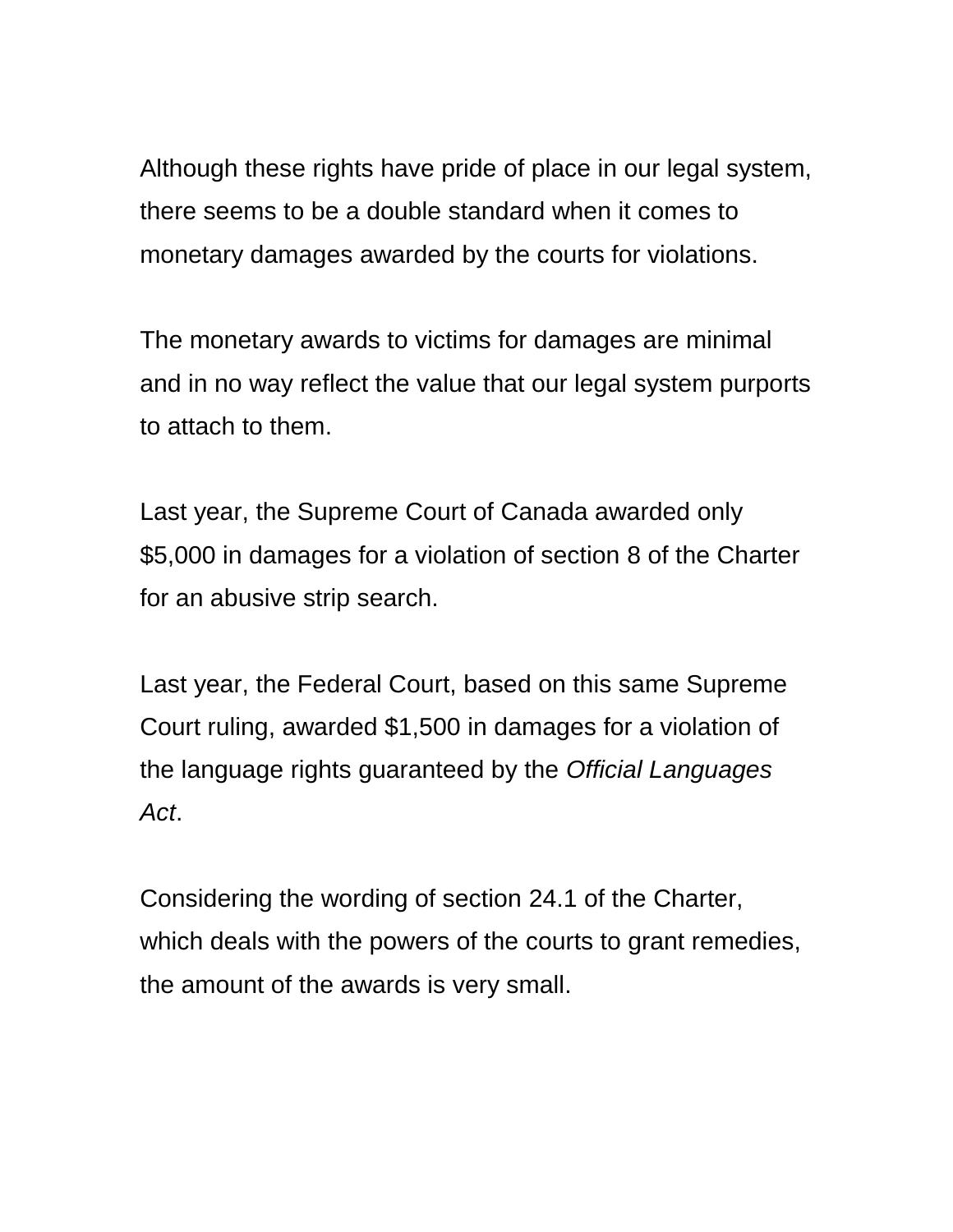I believe that, as a society, we have to ask ourselves the following questions: What importance must we attach to the collective nature of rights?

How can we protect our fundamental rights if we attach so little importance to them in terms of damages?

If language rights are fundamental rights that define our Canadian identity and if they are immutable and inseparable, they must be a true embodiment of this value and genuinely reflect the idea of primacy.

Only by attaching true "value" to the equality of both official languages will linguistic duality become a fundamental value of our Canadian identity.

Symbolism is not enough when it comes to language rights—we need substance.

We have to put our money where our constitution is.

Language rights are not a frill.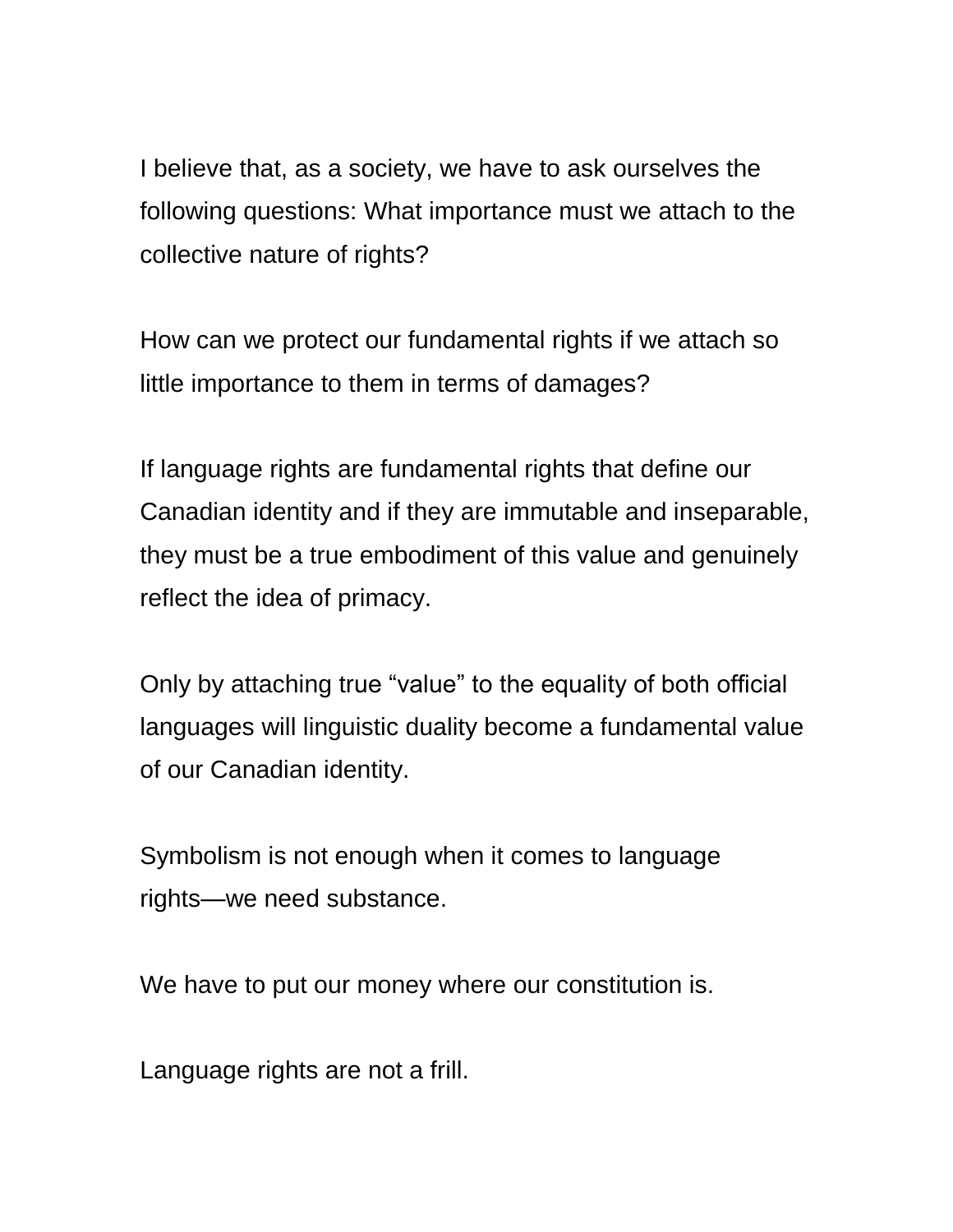To become part of our social landscape, they have to be understood as a fundamental value and as a key part of our identity.

Austerity cannot be used as an excuse for backsliding on individual and collective rights—and the obligations of governments towards minority communities.

Canadians' language rights are a fundamental and permanent part of our legislative and legal environment; they need to be an equally visible part of our public space.

The presence of both official languages needs to be a given, the same way that we take for granted that at curbs there is a place where people in wheelchairs can cross the street, that there are more recycling bins than garbage cans, and that same-sex couples may hold hands without hiding from their fellow citizens.

These are social changes that will endure.